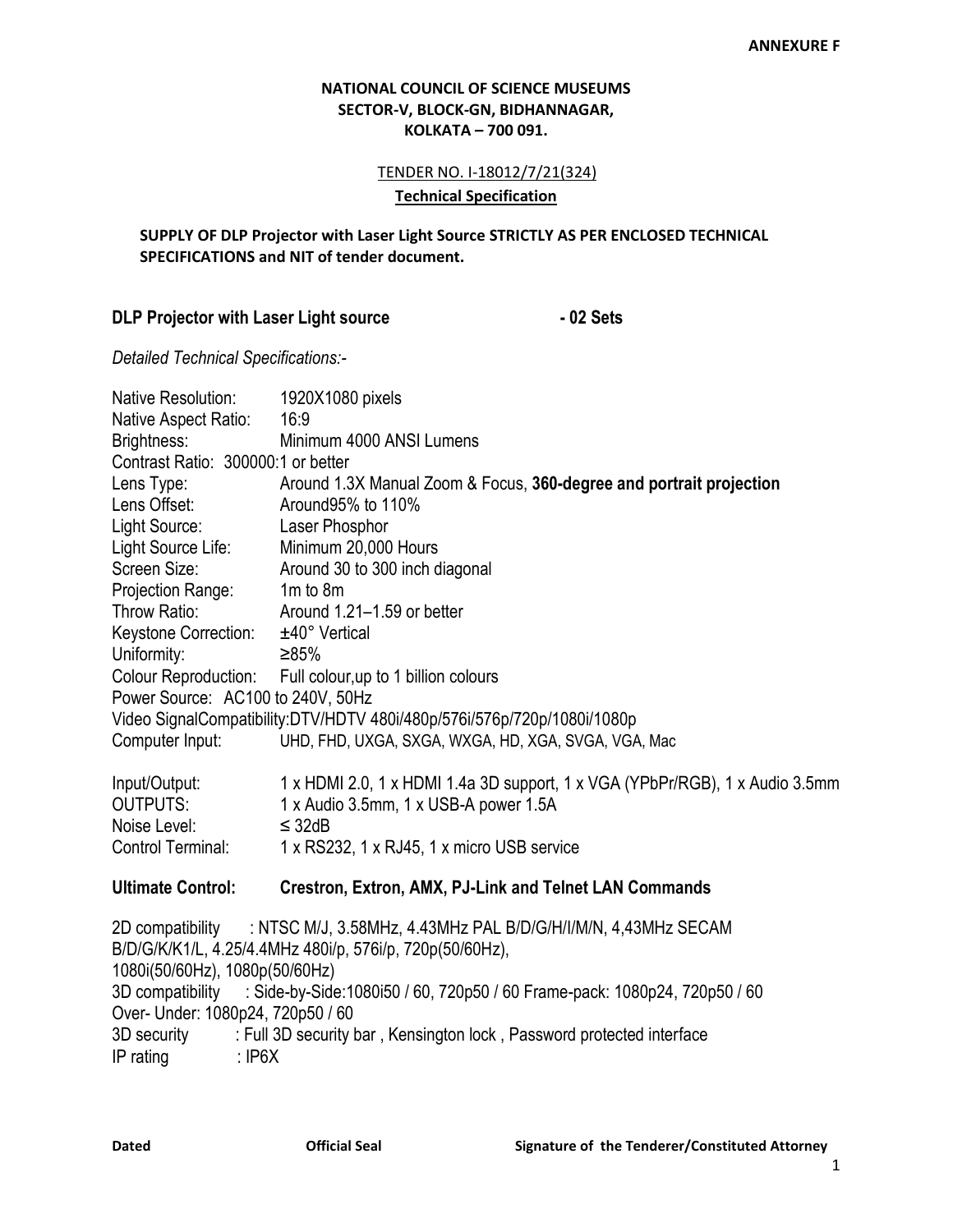Operating Temp.: Around 5 to 40°Cor better Operating Humidity: Around 20 to 85% or better Operational Sustainability: 24 x 7 Speaker : 10 Watt LAN Control : Yes Should have free orientation for powered operation. Should be dust resistant. Should have facility for instant ON and OFF.

Should have Remote Control having range around 15 ft. Security Compatibility: Kensington Compatible / Power On Password Should have Ceiling Mounting facility.

# **Accessories to be supplied: (1) Wireless Remote Control with batteries, (2) RGB Cable**

# *Warranty: Minimum 3 years with Parts and Labour for the Projector at Guwahati, Assam*

Tender specific Manufacturer'sAuthorisation Certificate is to be provided.

*.*